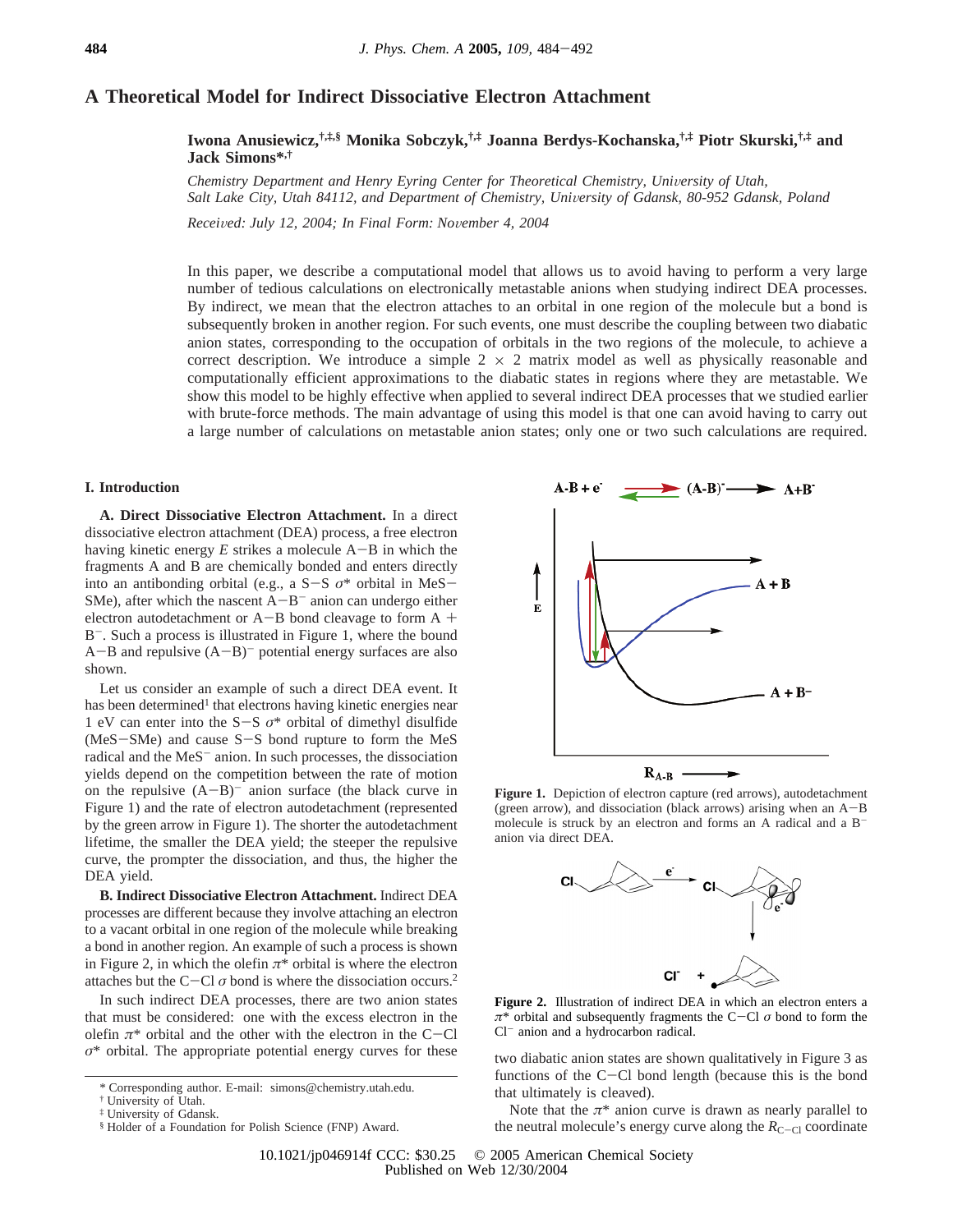

 $R_{C\text{-Cl}}$ .

**Figure 3.** Illustrative plots of the neutral,  $\sigma^*$  anion, and  $\pi^*$  anion states (e.g., relating to the species shown in Figure 2) as functions of the <sup>C</sup>-Cl bond that ruptures.

(because placing an electron into the  $\pi^*$  orbital does not qualitatively alter the C-Cl  $\sigma$  bonding), whereas the  $\sigma^*$  anion curve is repulsive near the equilibrium  $C-Cl$  bond length as expected (because having the excess electron in the *σ*\* orbital ruptures this bond). The facts that the repulsive  $\sigma^*$  curve lies far below the neutral curve at large *R* and intersects the neutral curve not far above the neutral's minimum relate to the very large electron affinity of the Cl atom.

In the indirect DEA of the cyclic compound shown in Figure 2, an electron having kinetic energy *E* appropriate to enter the *π*\* orbital of the olefinic unit3 attaches to this orbital (illustrated by the green arrow in Figure 3) to initially form the metastable *π*\*-shape resonance anion. This anion can subsequently undergo electron autodetachment (at a rate of ca.  $10^{14}$  s<sup>-1</sup>), or it can evolve, through coupling with the C-Cl *<sup>σ</sup>*\* resonance state, to break the C-Cl  $\sigma$  bond and form the Cl<sup>-</sup> ion and the hydrocarbon radical. The coupling between the *π*\* and *σ*\* states occurs most strongly when the C-Cl bond is stretched to near the point where these two diabatic curves cross (see Figure 3). That is, the two diabatic states couple to produce a pair of adiabatic states; upon the lower-energy adiabatic surface, the reactive flux then evolves. Once on the repulsive *σ*\* component of this adiabatic curve, the molecule can dissociate to form the Cl<sup>-</sup> and hydrocarbon radical products, but it can also undergo electron detachment (at a rate of ca.  $10^{15}$  s<sup>-1</sup>) until the  $\sigma^*$  anion's curve crosses below that of the neutral.

It should be noted that, at low electron energies, the *σ*\* anion state is not directly (i.e., vertically) accessible (black vertical arrow in Figure 3) because it vertically lies at significantly higher energies than does the  $\pi^*$  anion.<sup>4</sup> Moreover, only at very stretched bond lengths does the  $\sigma^*$  anion approach and intersect the neutral; therefore, unless the sample is very hot, it is highly improbable that the neutral's bond length will be so extended as to allow zero-energy electrons to attach directly near such a neutral-anion curve crossing. Of course, as noted earlier, both the *π*\* and *σ*\* anions' energies are Heisenberg broadened by significant amounts, $3$  so the above observations need to be softened to take these widths into consideration. In particular, the large width of the  $\sigma^*$  state can allow it to attach electrons of considerably lower energy (even down to zero energy) than one would expect on the basis of the above analysis, although with continuously decreasing probability as one moves farther from the central energy of the resonance state.

It should also be noted that the outward motion of the nascent anion formed vertically in the indirect DEA process will be



**Figure 4.** CCC codon used in one of our earlier studies.<sup>9</sup> The central cytosine-sugar-phosphate unit is shown in ball-and-stick format while the *π*-stacked neighboring units are shown in stick format.



**Figure 5.** Plots of the neutral (squares) and adiabatic anion (circles) electronic energies as functions of the sugar-phosphate C-O bond length for a fragment of DNA consisting of three cytosine-deoxyribose-phosphate units9 arranged in a *<sup>π</sup>*-stacked fashion as shown in Figure 4. In this example, an excess electron with a kinetic energy of 1.5 eV (within the Heisenberg width of a *π*\* resonance) attaches. The barrier on the anion's adiabatic surface lies  $15$  kcal mol<sup>-1</sup> above the anion's local-minimum energy (i.e., near 1.45 Å).

impeded by a barrier on the adiabatic surface near where the *π*\* and *σ*\* diabatic curves intersect and couple most strongly. Therefore, unlike the direct DEA case, in which the nascent anion surface is purely repulsive, it is not competition between autodetachment and prompt/direct fragmentation that governs the yield of dissociation. For indirect DEA, the competition also involves accessing the barrier on the anion's adiabatic surface; in fact, it is primarily the rate at which this barrier is accessed that, in competition with autodetachment, governs the dissociation yield.

### **II. Overview of Our Earlier Work Involving Indirect DEA in Biological Molecules**

Recently, we have devoted a great deal of effort to computing, using ab initio electronic structure methods, the neutral and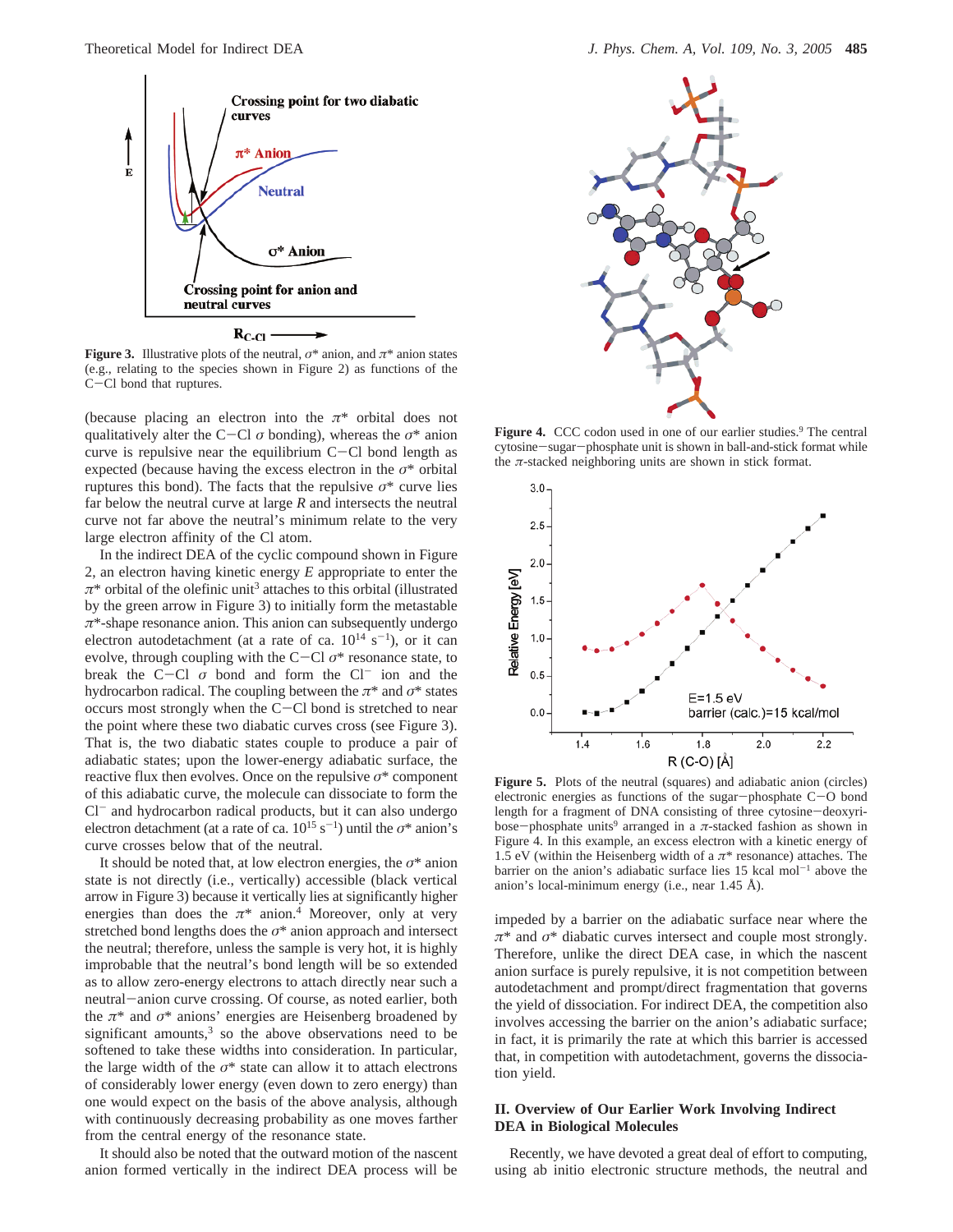

**Figure 6.** Plots of the neutral (squares) and adiabatic anion (circles) electronic energies as functions of the sugar-phosphate C-O bond length for the CCC codon fragment shown in Figure 4 for a variety of electron kinetic energies lying within the Heisenberg width of the *π*\* resonance.

lowest adiabatic anion curves for species consisting of fragments of DNA involving a base connected to a deoxyribose and then to a phosphate group.<sup>5-8</sup> This work relates to our interest in the mechanisms by which low-energy electrons can cause structural damage in DNA. In such cases, it is believed that a low-energy (i.e.,  $0.2-2$  eV) electron attaches to a  $\pi^*$  orbital of one of DNA's bases, but that a sugar-phosphate C-<sup>O</sup> *<sup>σ</sup>* bond is subsequently ruptured. As such, these are indirect DEA situations as we discussed earlier. An example of the kind of data we produced for the CCC codon depicted in Figure 4 is shown in Figure 5.

In Figure 6, we illustrate how the anion and neutral surfaces for this same CCC codon vary<sup>9</sup> as one alters the kinetic energy *E* of the attached electron from 0.3 to 2.0 eV to cover the majority of the Heisenberg width of the  $\pi^*$  resonance state studied.

As discussed in our earlier works,<sup> $5-9$ </sup> the adiabatic anion state in such cases consists of a dominantly valence  $\pi^*$  state (with the excess electron occupying a  $\pi^*$  orbital of the cytosine fragment, as we determined by inspection) for  $R \leq 1.75 \text{ Å}$  and

a dominantly *σ*\* state for larger *R* values (with the electron occupying a sugar-phosphate C-<sup>O</sup> *<sup>σ</sup>*\* orbital, which we also determined by inspection). These data therefore offer an example of the indirect DEA process discussed above in which the incident electron attaches (vertically near  $R = 1.45$  Å) to form a  $\pi^*$  anion that evolves, as the C-O bond length stretches to near 1.75 Å, into a  $\sigma^*$  anion that then fragments to produce the very stable phosphate anion and a sugar-based carbon radical. The barrier on the anion's adiabatic surface plays a central role in determining the rate at which  $C-O$  bond cleavage occurs. It is clear from Figure 6 that this barrier changes as the incident electron's kinetic energy  $E$  changes; as a result, the rate of  $C$ -O bond cleavage varies with *E*.

In addition to the CCC codon illustrated in Figure 4, we examined single cytosine-sugar-phosphate units<sup>5,6</sup> as well as individual thymine-sugar-phosphate units $8$  to determine their rates of C-O bond cleavage at various electron energies. We carried out such studies both in the absence of any stabilizing solvation environment and with solvation strengths (using the PCM model<sup>10</sup>) ranging up to a dielectric constant of  $\epsilon = 78$ .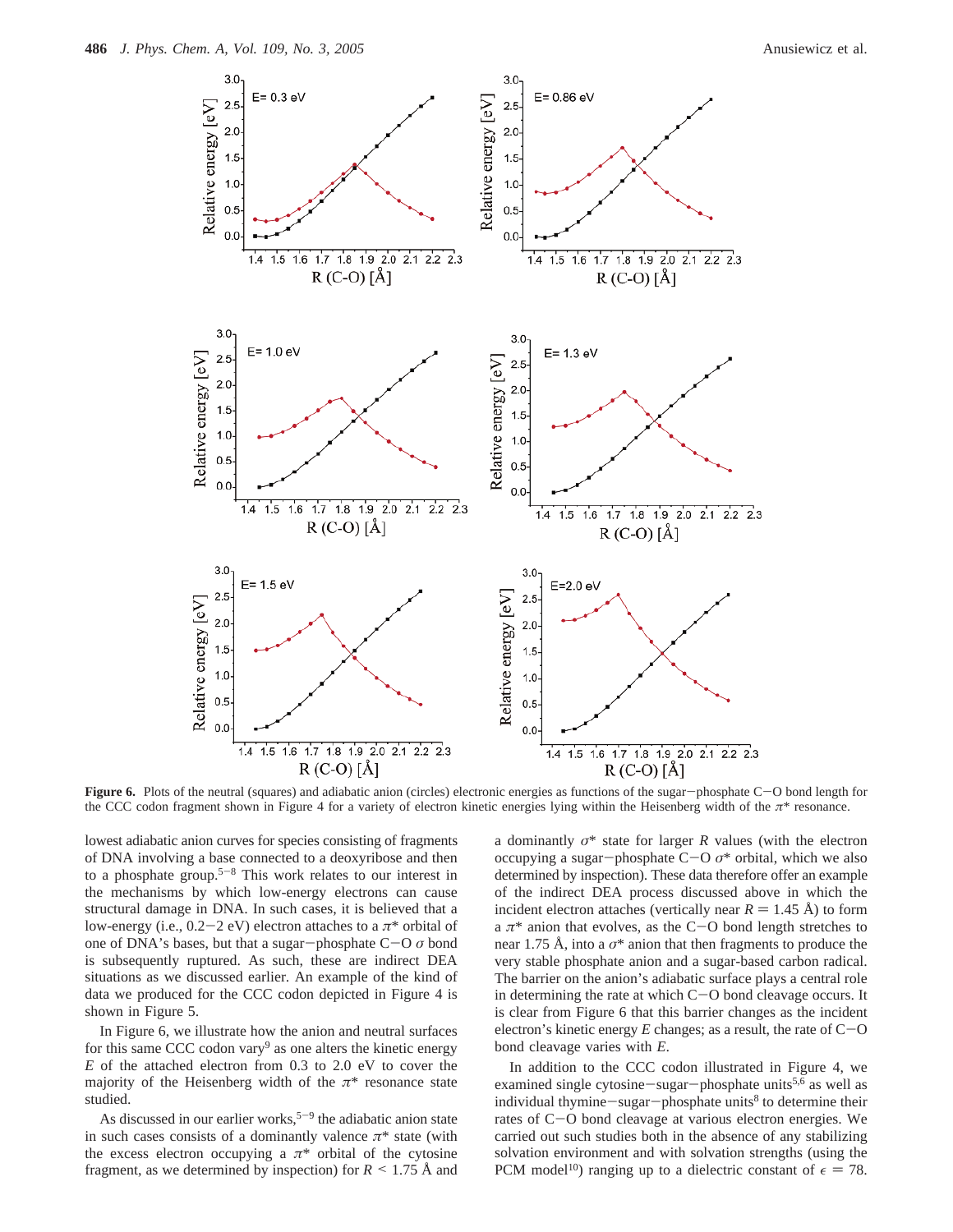

**Figure 7.** Energies of thymine sugar-phosphate neutral fragment ( $\epsilon = 1.0$ , solid square;  $\epsilon = 4.9$ , solid triangle;  $\epsilon = 10.4$ , solid circle;  $\epsilon = 78$ , solid diamond) and of adiabatic anion ( $\epsilon = 1.0$ , half-filled square;  $\epsilon = 4.9$ , half-filled triangle;  $\epsilon = 10.4$ , half-filled circle;  $\epsilon = 78$ , half filled diamond) fragment at various electron energies  $E$  and various solvation dielectric constants  $\epsilon$ .



**Figure 8.** Phosphate radical anion center formed by attaching an electron to the  $\pi^*$  orbital of a P=O bond and subsequent 3' and 5' fragmentation of phosphate-sugar O-C bonds.

The potential energy curves we generated for the thyminesugar-phosphate case $8$  are shown in Figure 7 as illustrative examples.

Finally, also as part of our DNA-damage research, we studied<sup>7</sup> processes in which a free electron having energy *E* strikes the  $\pi$  bond of a phosphate unit,  $(RO)(R'O)(HO)P=O$ , that is bonded in 3′ and 5′ manners to two sugar units (labeled R and R′). Such model compounds were selected because this kind of structural motif occurs in DNA. When the phosphate group's  $\pi$  bond is struck, a  $-P^{\bullet}-O^{-}$  radical anion center is formed, as<br>shown in Figure 8, and subsequently, an  $O-C \sigma$  bond shown in Figure 8, and subsequently, an O-<sup>C</sup> *<sup>σ</sup>* bond connecting the phosphate to one of the sugar groups is broken.

In our study of this system, we calculated both the diabatic *π*\* and *σ*\* energies, as well as the neutral energy curves, as functions of the phosphate-sugar  $O-C$  bond (3' or 5') shown in Figure 9.

Of course, we were also able to compute the lowest adiabatic anion surface for this case, but we do not show this in Figure 9.

There are two very important observations we need to make concerning the data shown in Figures 6, 7, and 9, which are characteristic of all of the results that we have obtained to date:

(1) The *σ*\* diabatic curves (alternatively, the large-*R σ*\* component of the adiabatic curves) all display the characteristic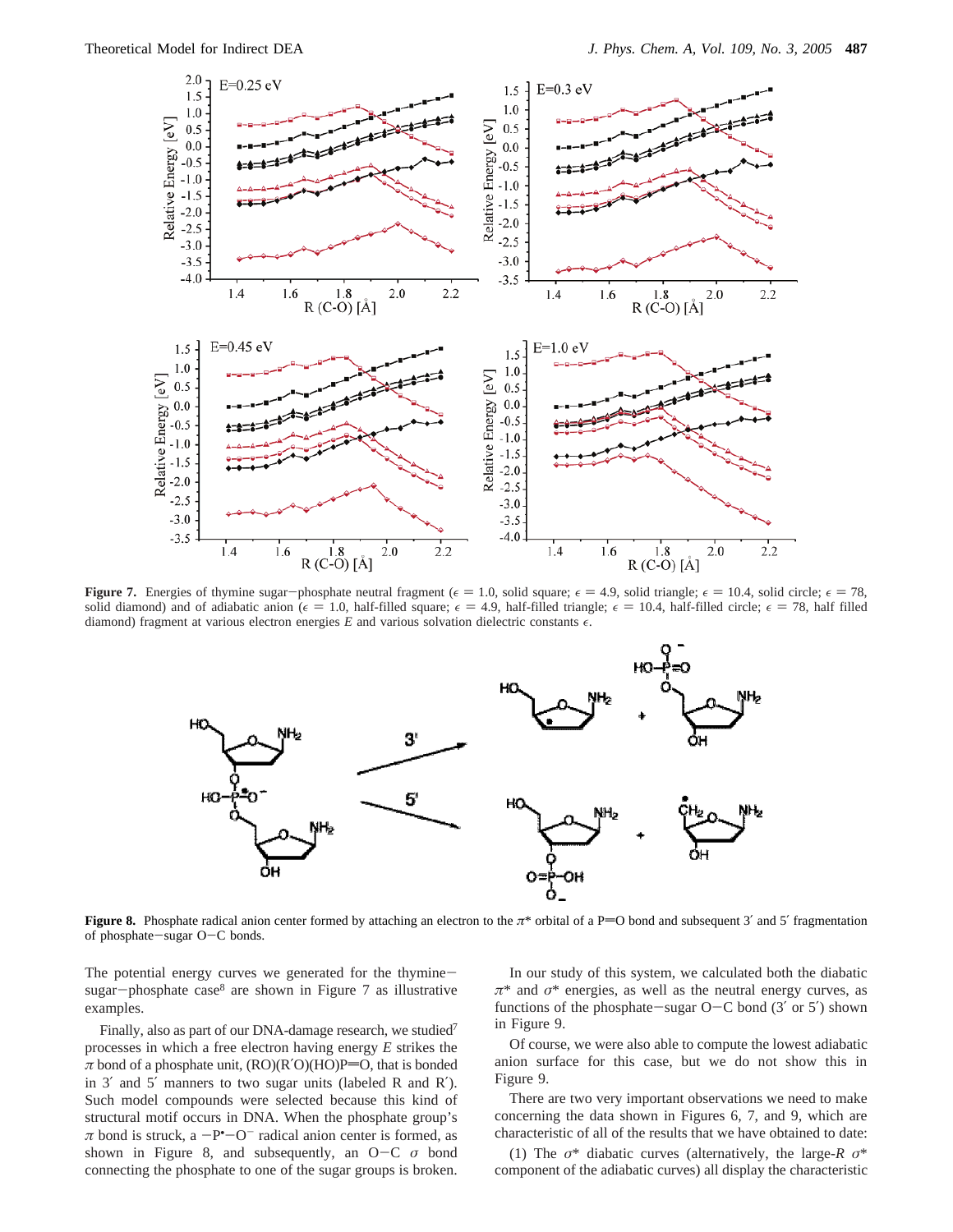

**Figure 9.** Diabatic anion and neutral energies of the sugar-phosphatesugar unit shown in Figure 8 as functions of the C-O bond that is stretched to effect the 3′ or 5′ cleavage.

purely repulsive form<sup>11</sup> and have large- $R$  asymptotes whose energies (relative to the neutral) reflect the electron detachment energy (>4 eV) of the phosphate anion formed when *<sup>σ</sup>* bond rupture occurs.

(2) The  $\pi^*$  diabatic curves (alternatively, the small-*R*  $\pi^*$ component of the adiabatic curves) are all nearly parallel to the neutral's curve but shifted upward by an amount equal to the *π*\* state's resonance energy at the equilibrium geometry of the neutral. This does not mean that structural changes do not occur when an electron enters the  $\pi^*$  orbital. They certainly do, and they were considered in our work on the species discussed here. However, the changes occur primarily within the framework of the  $\pi$  bonding of the cytosine, thymine, or P=O units.

These two observations pertain to our CCC codon data, our thymine-sugar-phosphate data, our cytosine-sugar-phosphate data, and our sugar-phosphate-sugar data and remain valid regardless of whether we include solvation effects (e.g., see Figure 7).

The fact that the  $\pi^*$  anion state parallels the neutral curve along the C-O coordinate is, of course, not surprising in the CCC, cytosine, and thymine cases because placing an electron into a base  $\pi^*$  orbital causes no significant alteration to the bonding within the rather distant  $C-O\sigma$  bond. In the phosphatesugar-phosphate example (Figure 9), the  $\pi^*$  anion and neutral curves are not as parallel as in the other examples, which is not surprising given the much greater proximity of the phosphate  $π^*$  orbital to the C-O  $σ$  bond that ruptures. Nevertheless, the two characteristics noted above (repulsive  $\sigma^*$  state and  $\pi^*$  state

parallel to the neutral) are central to the model that we now introduce; later, we examine how well the model does even for the phosphate attachment case where we expect it not to be as reliable for the reason just stated.

## **III. The Model for Indirect DEA**

**A. Why Do We Need a Model?** If we have been able to calculate the neutral and diabatic  $\pi^*$  and  $\sigma^*$  (and adiabatic) curves for the species discussed above, why do we need to introduce any model? The primary reason is to eliminate much of the computational expense involved in performing such calculations. In particular, for values of the bond length *R* where the  $\pi^*$  and/or  $\sigma^*$  diabatic states lie above the energy of the corresponding neutral, these anion states are not bound but are electronically metastable. As such, their energies cannot be evaluated by straightforward application of quantum chemistry methods. It is well-known that calculations on such states will undergo "variational collapse"12 as the atomic orbital basis set is expanded (e.g., by adding more and more diffuse functions) and will yield an energy equal to that of the neutral molecule plus a free electron infinitely distant and with essentially zero kinetic energy. That is, the excess electron will not remain within the  $\pi^*$  or  $\sigma^*$  orbital but, to achieve a lower total energy, will "escape" to large distances and attain very low kinetic energy.

To overcome such difficulties, we have had to make use of so-called stabilization methods<sup>13</sup> that allow us to properly evaluate the electronic energies of such metastable states. However, such calculations are extremely computationally intensive, $14$  so it would be of considerable benefit to us (and hopefully to others) if we could avoid some of these calculations. It is largely for this reason that we think the model put forth here offers great promise.

**B. What Is the Model?** The following elements constitute the computational model we put forth in this work:

(1) We admit that we need to compute the energy of the neutral species (i.e., the electronic energy as a function of the length *R* of the bond being considered for breakage with all other geometrical degrees of freedom relaxed to minimize the energy).

(2) We also accept that we need to compute the *σ*\* diabatic curve of the anion at larger *R* values where this anion is electronically stable. Neither these calculations nor the calculation of the neutral curve require any of the special "tricks" of the stabilization method.

(3) We posit that the energy curve for the  $\pi^*$  diabatic state of the anion (at least in a substantial neighborhood of the neutral's equilibrium bond length) can be approximated by shifting the neutral's curve upward in energy by the kinetic energy of the incident electron *E*. Of course, we must know that this energy lies within the Heisenberg width of the *π*\* resonance state, so either the position (i.e., central energy) and width of this state must be known or we must compute them. In the works discussed here, we assume that we have computed the position using stabilization-type methods discussed in our earlier papers, and we assumed the widths to be those typical of *π*\* resonances (i.e., ca. 0.5 eV). We denote the diabatic *π*\* energy curve<sup>4</sup> at bond length *R* by  $E_{\pi^*}(R)$ .

(4) We posit that the *σ*\* curve of the anion can be extrapolated (e.g., using an exponential form15 appropriate to such a repulsive potential) inward to smaller *R* values where this  $\sigma^*$  diabatic state of the anion is metastable. We denote this diabatic  $\sigma^*$  curve by  $E_{\sigma^*}(R)$ .

(5) We next postulate that the  $\sigma^*$  and  $\pi^*$  diabatic states couple via a scalar (i.e.,  $R$ -independent)<sup>16</sup> matrix element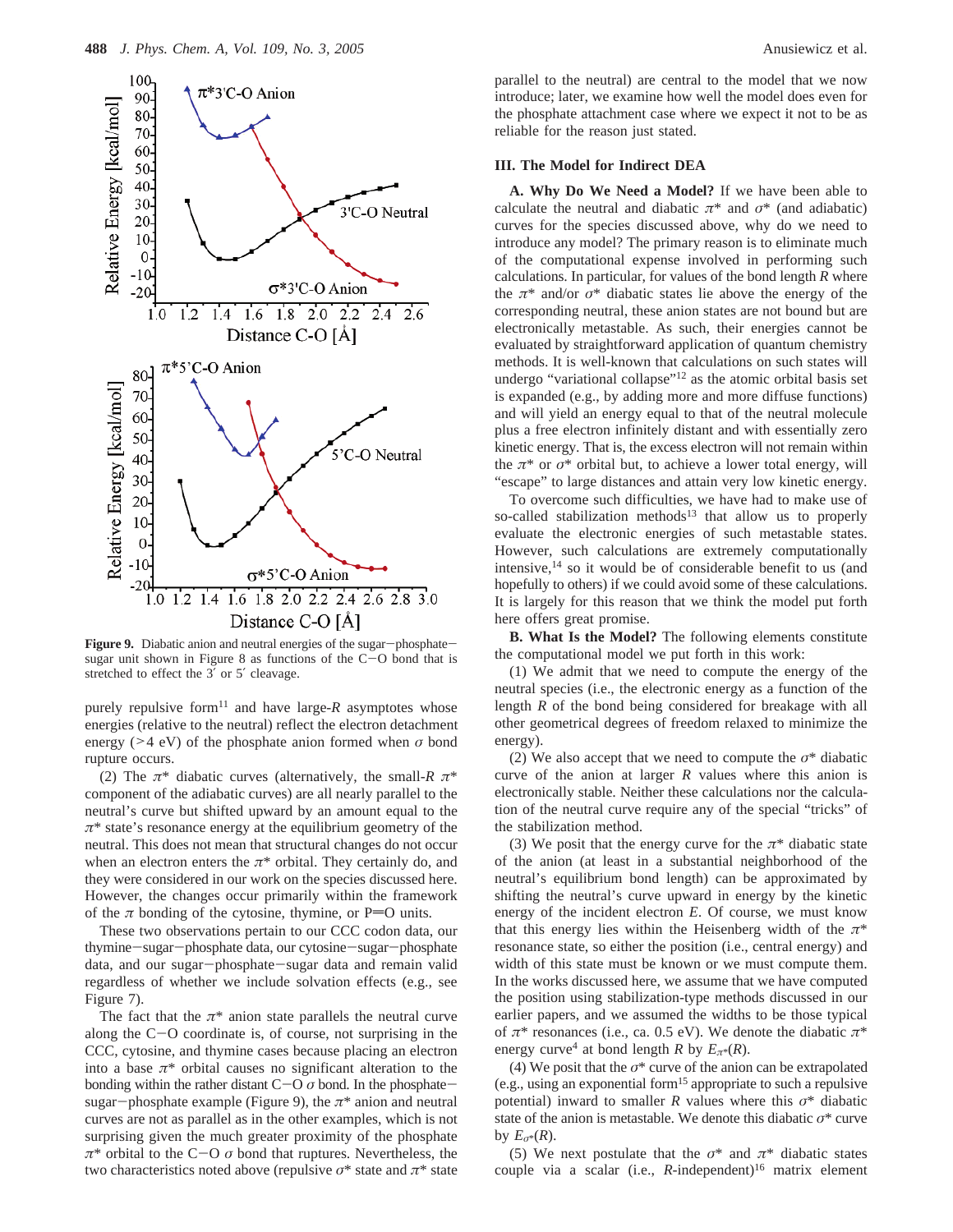

**Figure 10.** Neutral (black), approximate diabatic *<sup>π</sup>*\* anion (red), and diabatic *<sup>σ</sup>*\* anion (blue; see text for details) curves for thymine-sugarphosphate system as functions of the sugar-phosphate C-O bond length with all other geometrical degrees of freedom relaxed.

 $\langle \sigma^*|H|\pi^*\rangle = V$  and that the lower (and upper) adiabatic states that arise from such coupling can be obtained as eigenvalues of a 2  $\times$  2 Hamiltonian matrix of the form

$$
\begin{bmatrix} E_{\pi^*}(R) & V \\ V & E_{\sigma^*}(R) \end{bmatrix}.
$$

(6) The two adiabatic energies can be obtained at any *R* value by solving the quadratic secular equation associated with this matrix

$$
E_{\pm} = \frac{1}{2} [E_{\pi^*}(R) + E_{\sigma^*}(R)] \pm \frac{1}{2} \sqrt{[E_{\pi^*}(R) - E_{\sigma^*}(R)]^2 + 4V^2}
$$

(7) To obtain the magnitude of the coupling matrix element  $|V|$ , we must carry out a single stabilization calculation<sup>13</sup> on the lower adiabatic metastable state of the anion at that value of *R* where the diabatic  $\pi^*$  and  $\sigma^*$  curves intersect.<sup>17</sup> According to the above quadratic equation, the result we obtain for *<sup>E</sup>*- at this *R* value lies an amount |*V*| below the energies of the  $\pi^*$ and  $\sigma^*$  diabatic states. Thus, we take  $|V| = E_{\sigma^*} - E_{-}$ .

(8) Knowing |*V*|, we can then evaluate the lower (and upper) adiabatic energies at any *R* value by using

$$
E_{\pm} = \frac{1}{2} [E_{\pi^*}(R) + E_{\sigma^*}(R)] \pm \frac{1}{2} \sqrt{[E_{\pi^*}(R) - E_{\sigma^*}(R)]^2 + 4V^2}
$$

at that value of *R*. This allows us to generate the full upper and lower adiabatic surfaces.

(9) If one is interested in the strength of the through-bond electron transfer that allows the excess electron to migrate from the initial  $\pi^*$  orbital to the  $\sigma^*$  orbital, this is given by |*V*|. In turn, the rate of the electron transfer is given as  $2|V|/\hbar$ .

**C. Examples of How the Model Works.** Let us now examine several applications of this model and compare its predictions with the fully ab initio adiabatic curves that we earlier obtained at great computational expense. In Figure 10, we show (1) the neutral energy curve appropriate to the thymine sugar-phosphate model system studied in ref 8, (2) the corresponding *σ*\* diabatic curve computed for *R* values where this state is electronically stable and extrapolated to smaller *R* using the exponential form discussed earlier, and (3) a diabatic *π*\* curve approximated by the neutral curve shifted to higher energy by an amount *E* equal to the kinetic energy of the attached electron (all of these energies lie within the Heisenberg width of the  $\pi^*$  state).

For comparison, the thymine-sugar-phosphate fully ab initio neutral and lowest adiabatic anion curves appear above in Figure 7.

The energies listed in Figure 10 as barrier (crossing) and barrier (calc) are, respectively, the energy gap from the minimum in the  $\pi^*$  curve to where the  $\pi^*$  curve intersects the extrapolated *σ*\* curve and the fully ab initio energy gap from the minimum on the lowest adiabatic anion curve and its barrier. The barrier (crossing) data are not the final estimates of the model presented in this paper, but are simply approximations based on where the two diabatic curves intersect. Our final estimates, obtained from our  $2 \times 2$  model, are shown in Figure 11 for the thyminesugar-phosphate case.

Using the above data for  $E_{\sigma^*}(R)$  and  $E_{\pi^*}(R)$  and carrying out a single stabilization calculation of the lowest<sup>18</sup> adiabatic energy  $E<sub>-</sub>$  at a value of  $R$  at or near the crossing of the two diabatic curves, we were able to compute |*V*| and to thus evaluate both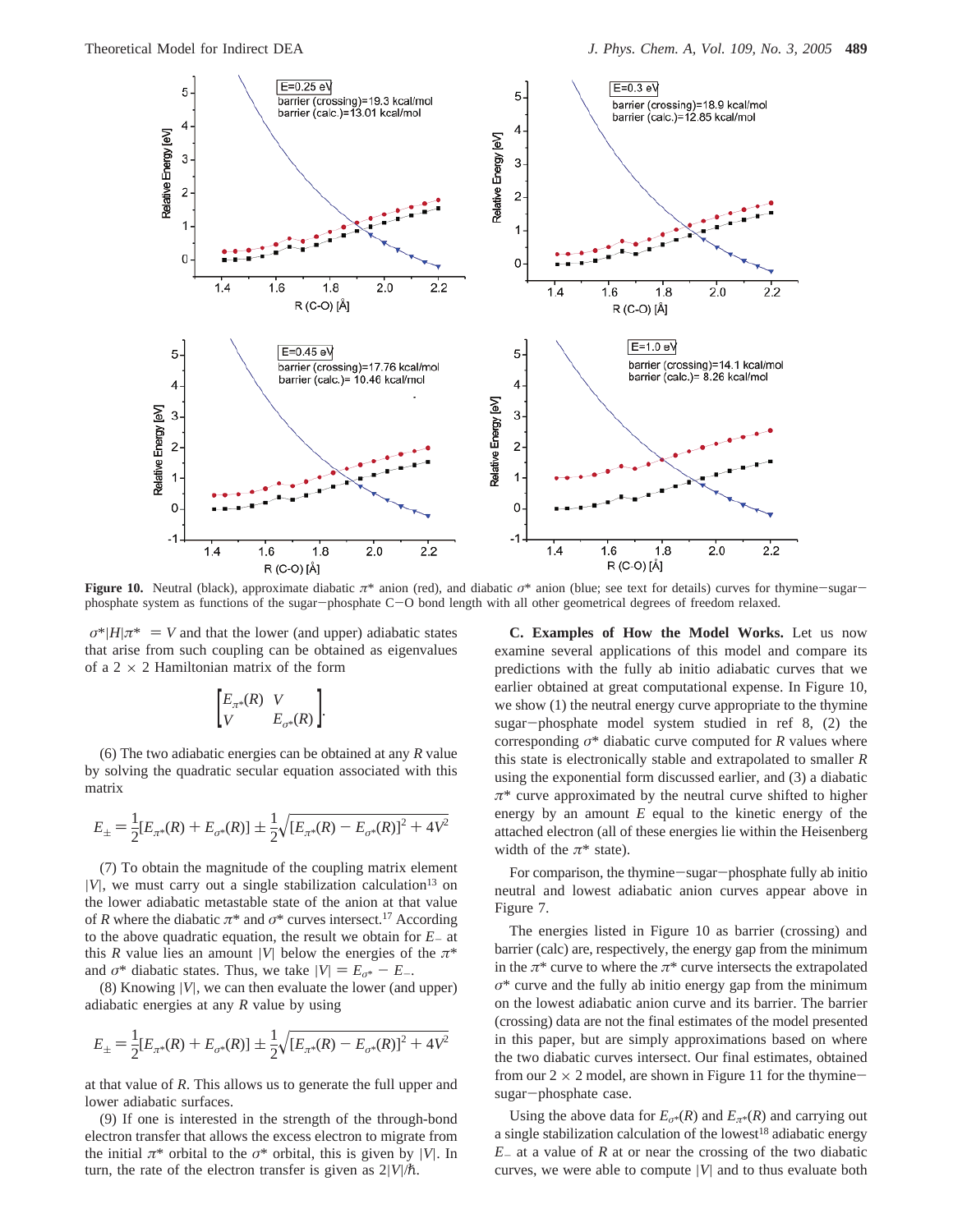

**Figure 11.** Neutral (black), lowest (red), and upper (green) adiabatic energies resulting from our model for the thymine-sugar-phosphate system.



Figure 12. Energy curves for the CCC codon obtained as approximate diabatic curves of our model (top), from full ab initio calculations (center), and as a result of our  $2 \times 2$  matrix model (bottom).

adiabatic surfaces for the full range of *R* values using the quadratic expression given earlier. In Figure 11 we show the two adiabatic anion surfaces that result for each of the four energies *E*.

Listed in Figure 11 are the barriers along the lowest adiabatic anion surface (i.e., from that curve's minimum near 1.4 Å to its barrier near 1.8 Å) for each of the four electron energies *E* as well as the corresponding barriers obtained in our earlier fully ab initio calculations whose curves appear in Figure 7. Clearly, there is remarkable agreement between the barriers resulting from our  $2 \times 2$  matrix model and the fully ab initio barriers even though the model required us to perform only a single difficult stabilization calculation on the metastable lowest anion adiabatic state. We also note that the barrier heights obtained

by locating the intersections of the  $\sigma^*$  and  $\pi^*$  diabatic states (see Figure 10) are not very accurate estimates of the ab initio barriers. It is important to include the  $\sigma^*/\pi^*$  coupling, as reflected in the energy lowering by |*V*|, to obtain accurate barriers as in Figure 11. We also note that the differences between the barrier (model) data in Figure 11 and those obtained from the  $\sigma^*/\pi^*$  intersection points as in Figure 10 (i.e., barrier (crossing)) are precisely the |*V*| values of our model. These |*V*| values range from 5 to 6 kcal mol<sup>-1</sup> for the thymine-sugarphosphate system and thus correspond to through-bond electrontransfer rates of  $10^{13}$  s<sup>-1</sup>.

Now consider another example, that of the CCC codon to which a 1.0 eV electron is attached whose data is summarized in Figure 12.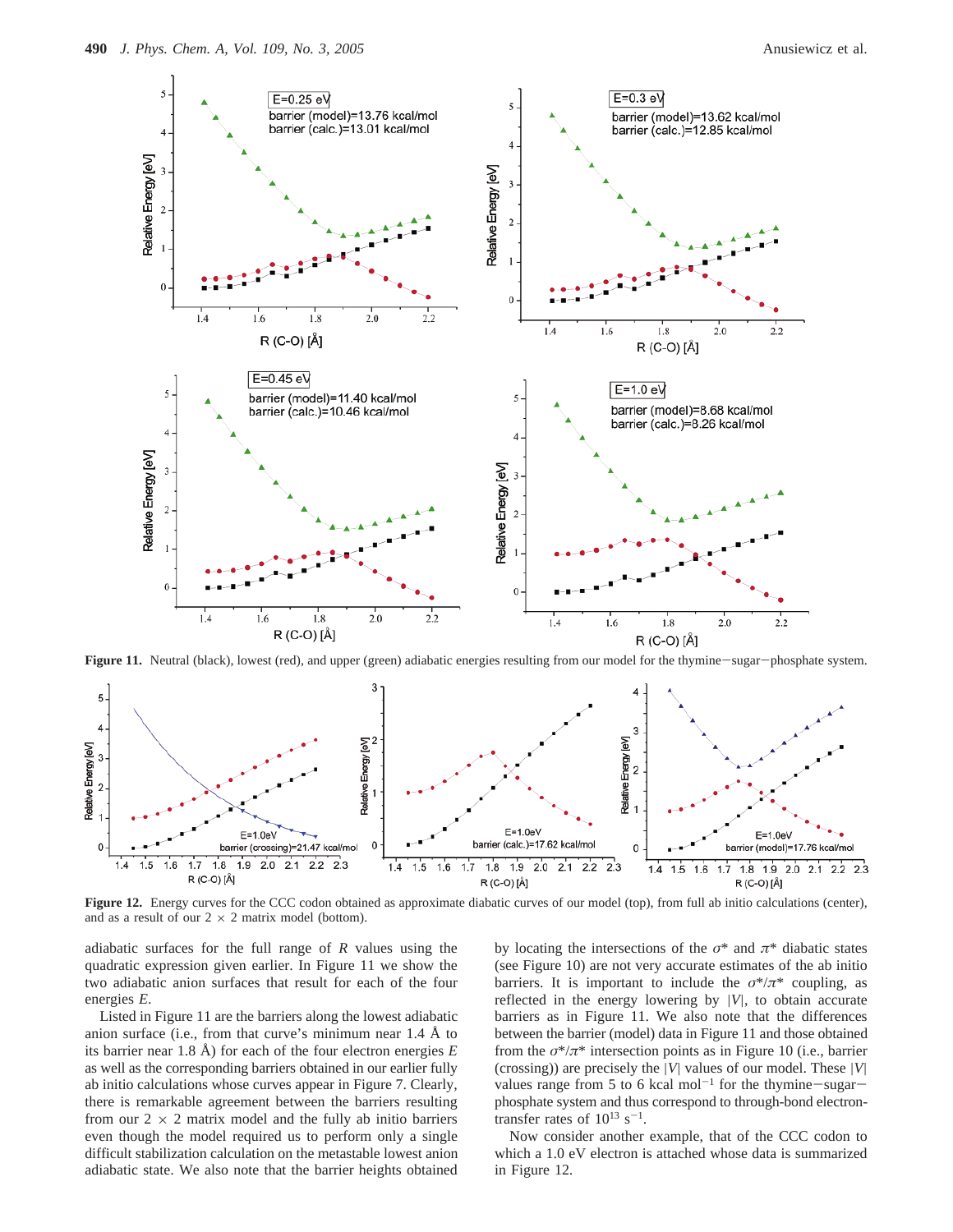

**Figure 13.** Results for the sugar-phosphate-sugar compound of Figure 8 for  $E = 2.0$  and 3.0 eV. On the left are approximate (model) diabatic curves for the neutral,  $\sigma^*$  and  $\pi^*$  anion. On the right are the adiabatic curves resulting from the 2  $\times$  2 matrix model.

Again, the barrier inferred from where the  $\sigma^*$  and  $\pi^*$  diabatic curves intersect  $(21.5 \text{ kcal mol}^{-1})$  is not nearly as close to the ab initio barrier  $(17.6 \text{ kcal mol}^{-1})$  as is the result of our model  $(17.8 \text{ kcal mol}^{-1})$ . Of course, the difference  $(21.5-17.8)$  of 4 kcal mol<sup>-1</sup> is the value of |*V*| for this case. Equally importantly, the model calculations required us to compute only one anion energy in a region where the anion is electronically metastable, which represents a substantial computational savings given the severe difficulty of performing stabilization calculations on such large species.

Finally, let us consider the case in which we expect the model to perform least satisfactorily because of the spatial proximity of the  $\pi^*$  and  $\sigma^*$  orbitals. In Figure 13, we show results for electron energies of 2 and 3 eV for the sugarphosphate-sugar system described earlier (see Figures 8 and 9). For each energy, the model diabatic curves are shown on the left, and the results of the  $2 \times 2$  matrix model appear on the right.

Clearly, the  $2 \times 2$  matrix model is not able to reproduce the shape of the lower adiabatic anion curve in the small-*R* region (compare Figures 9 and 13) because the  $\pi^*$  anion curve in this case is not as well represented by the neutral's curve shifted upward by the electron's kinetic energy  $(E = 2-3 \text{ eV})$ . This, in turn, is due to the fact that the P=O  $\pi$  bond is in close proximity to the phosphate-sugar  $O-C \sigma$  bond that cleaves. Nevertheless, the  $2 \times 2$  model does a reasonably good job in the barrier regions of the potential surface even for this case in which we expect the model to perform least satisfactorily.

#### **IV. Summary**

In this report, we describe a computational model that allows us to avoid having to perform a very large number of tedious calculations on electronically metastable anions when studying indirect DEA processes. The model requires us to compute an adiabatic electronic state for the metastable anion at only a single geometry to extract a coupling parameter *V*. Specifically, the model involves the following steps:

(1) One computes the energy of the neutral molecule whose DEA is to be simulated as a function of the bond length  $(R)$ being considered for fragmentation.<sup>19</sup>

(2) One computes the energy of the anion at longer bond lengths, where the anion is electronically stable, and one extrapolates this repulsive energy curve to smaller *R* values. The resulting energy curve then represents one of the two diabatic anion states for this system.

(3) One approximates the second diabatic anion state by shifting the energy curve of the neutral molecule to higher energy by an amount equal to the energy *E* of the incident electron. This energy must lie within the Heisenberg width of this state; if the resonance energy of this state is not known from experiment or theory, it can be computed at the neutral's equilibrium geometry using stabilization-type methods.

(4) Using the above two diabatic curves as diagonal elements of a 2 × 2 Hamiltonian matrix, one computes, at a single *R* value,<sup>17</sup> the lowest adiabatic energy of the anion. This step requires the use of specialized techniques such as the stabilization method<sup>13</sup> to properly evaluate the energy of the metastable